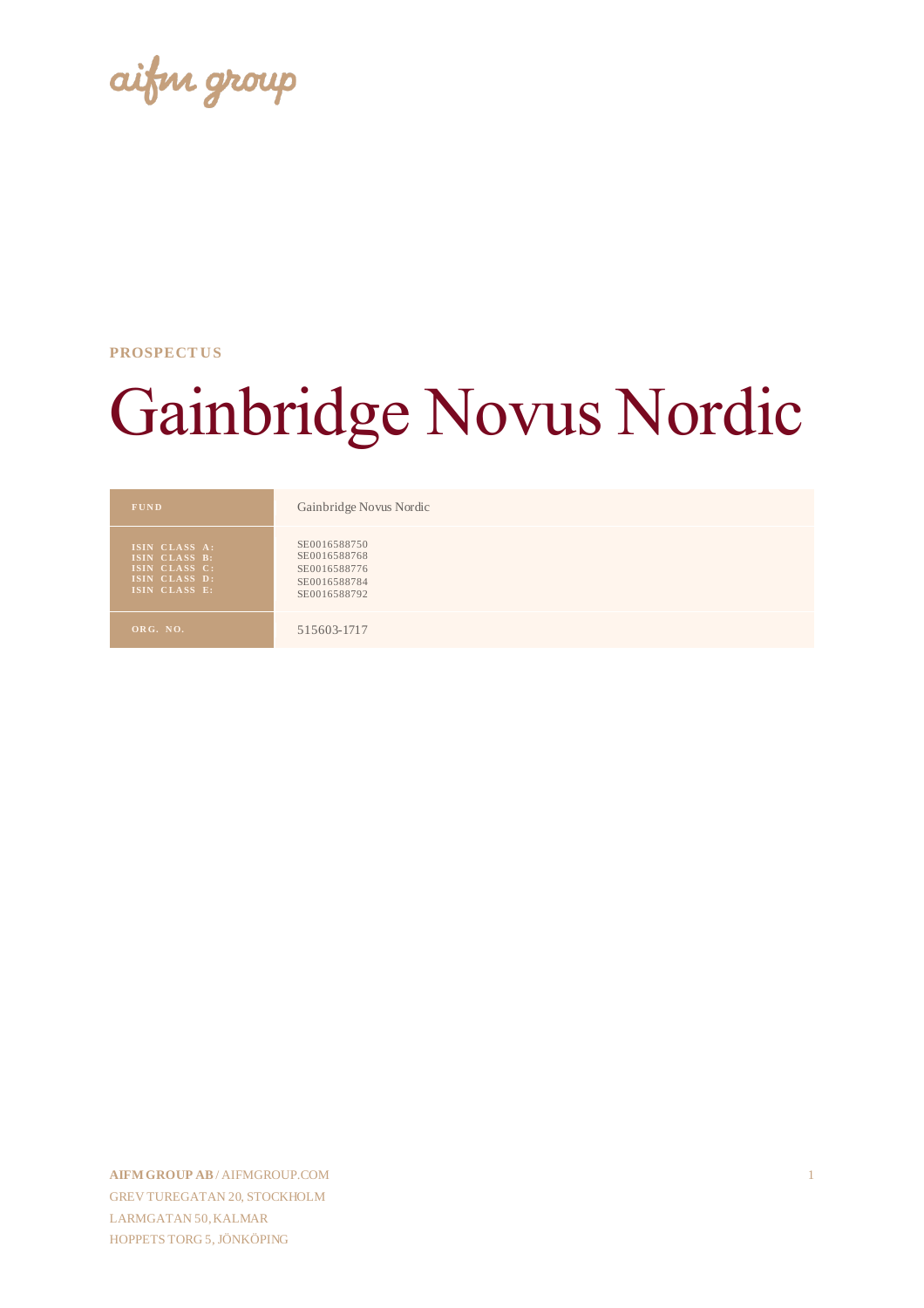aifin group

#### **FUND MANAGE ME NT COMPANY**

AIFM Capital AB Larmgatan 50 SE-392 32 Kalmar Tel. +46 (0)480-36 36 66 [www.aifmgroup.com](http://www.aifmgroup.com/) 

The Company, with org. no. 556737-5562, was formed on 3 September 2007. The Company's share capital is SEK 1,300,000, and the registered office and Company headquarters are located in Kalmar, Kalmar County (Sweden).

The Company's Board of Directors consists of Chairman of the Board Per Netzell and members Thomas Dahlin and Alf-Peter Svensson. Thomas Dahlin is the CEO and Johan Björkholm is the Deputy CEO.

## **THE FUND MANAGE ME NT COMPANY MANAGES THE FOLLOWING MUTUAL AND SPECIAL FUNDS**

- Plain Capital BronX
- Plain Capital StyX
- Plain Capital LunatiX
- PROETHOS FOND
- ⎯ Vinga Corporate Bond
- Augmented Reality Fund
- Räntehuset Fond
- Aktiehuset Fond
- AuAg Silver Bullet
- AuAg Precious Green
- $-$  eSports Fund
- Tenoris One
- ⎯ Go Blockchain Fund
- World xFund Allocation
- Arden xFund
- Lucy Global Fund
- ⎯ Gainbridge Novus Nordic
- Ericsson & Partners Edge
- ⎯ SOIC Dynamic China

**AIFM GROUP AB** / AIFMGROUP.COM GREV TUREGATAN 20, STOCKHOLM LARMGATAN 50, KALMAR HOPPETS TORG 5, JÖNKÖPING

#### **THE DEPOSITARY**

Skandinaviska Enskilda Banken AB (publ.) Registered office: Stockholm

Main business: Banking and financial activities as well as activities that have a natural connection therewith. Org. no. 502032-9081

#### **AUDITORS**

Öhrlings PricewaterhouseCoopers AB Daniel Algotsson is the principal auditor.

#### **THE FUND**

The information in this prospectus refers to the Gainbridge Novus Nordic special fund ("the fund").

The fund is a special fund pursuant to the Swedish Act (2013:561) on Managers of Alternative Investment Funds. The fund is normally open for the subscription and redemption of units on the last banking day of each month ("trading day"). Applications for the redemption of fund units must be received by the manager at least 60 days before the trading day. However, the fund is not open for sale and redemption on those banking days when the valuation of the fund's assets cannot be carried out in a way that ensures the fund unit holders' equal rights as a result of one or more of the markets where the fund's assets are traded being closed.

The fund may also be closed for sale and redemption in the event that such extraordinary circumstances have arisen that mean that a valuation of the fund's assets cannot be carried out in a way that ensures the equal rights of the fund unit holders.

It is not possible to limit sale and redemption orders for fund units.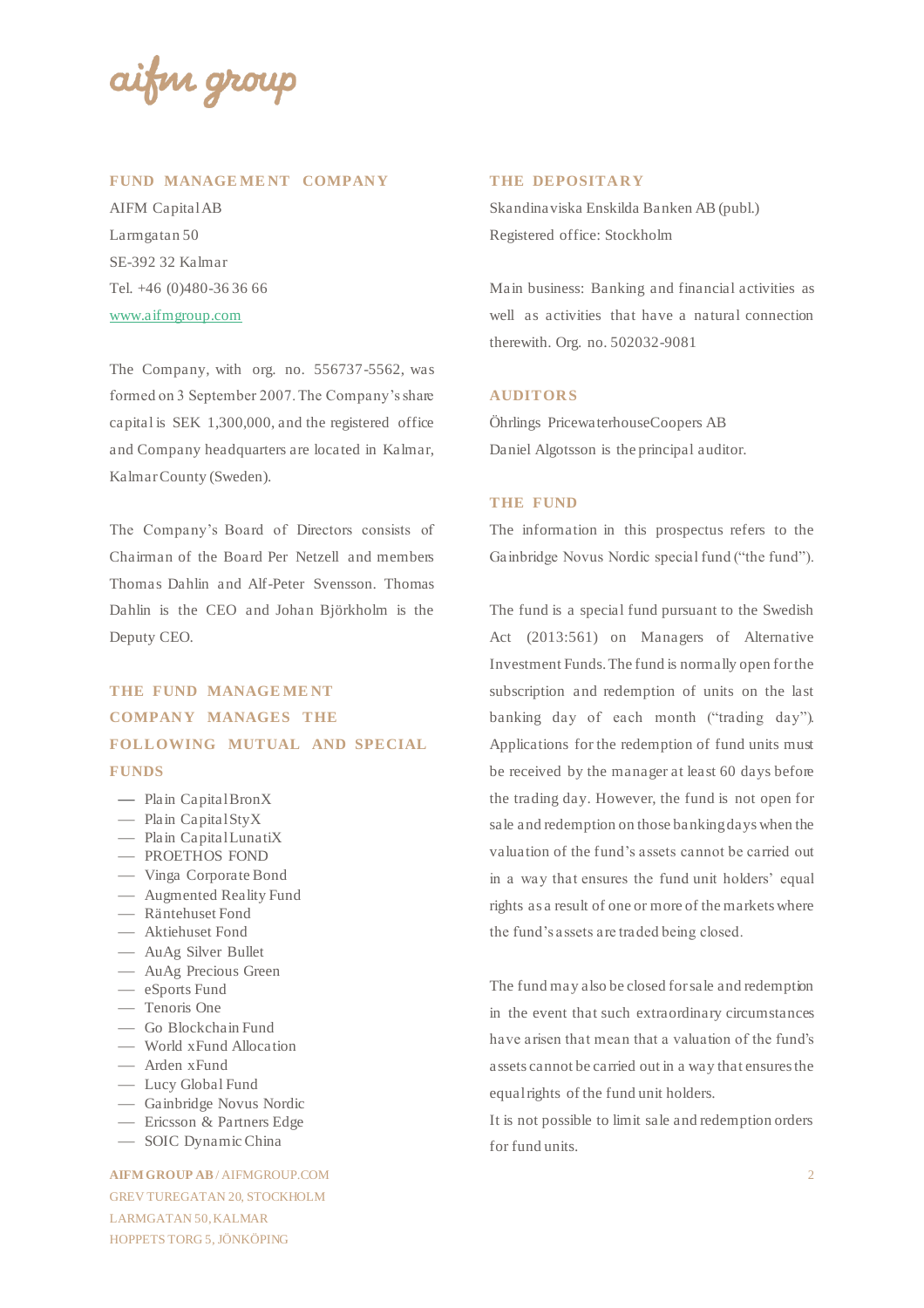aifin group

#### **SHARE CLASSES**

The fund has the following share classes:

|           |            | Minimum      | Perform | Maxim |  |
|-----------|------------|--------------|---------|-------|--|
| Share     | Curren     | initial      | ance-   | um    |  |
| class     | cy         | subscription | based   | fixed |  |
|           |            | amount       | fee     | fee   |  |
| А         | <b>SEK</b> | 100,000      | 20%     | 2.5%  |  |
| В         | <b>EUR</b> | 10,000       | 20%     | 2.5%  |  |
| $\subset$ | <b>SEK</b> | 10,000,000   | 20%     | 2%    |  |
|           | <b>EUR</b> | 1,000,000    | 20%     | 2%    |  |
| E.        | <b>SEK</b> | 10,000       | 20%     | 2.5%  |  |

The share classes differ in terms of the currency in which subscription and redemption takes place, fees, and minimum initial subscription. Since the share classes are expressed in different currencies and may start at different times, the unit price of the share classes will differ.

#### **OUTSOURCING AGREEMENTS**

The Company has signed agreements with several partners regarding the distribution of fund units. The Company has also entered into outsourcing agreements with AIFM Services AB regarding fund management. See the Company's website for an updated list of its partners.

#### **FUND UNIT REGISTRY**

The Fund Management Company keeps a register of all unit holders and their holdings. The unit holder's holdings are reported in annual statements, which also contain tax return data.

## **TERMINATION OF THE FUND OR TRANSFER OF THE FUND OPERATIO N**

If the Company decides that the fund should be terminated or that the fund's management, with the consent of Finansinspektionen (the Swedish

financial supervisory authority) shall be transferred to another company, all unit holders will be notified by post. Information will also be available at the Company and the Depositary.

The management of the fund shall be taken over immediately by the Depositary if Finansinspektionen revokes the Company's licence or if the Company has entered into liquidation or been declared bankrupt.

## **OBJECTIVES AND INVESTME NT POLICY OF THE FUND**

The fund is an actively managed fund that makes investments in equities and equity-related transferable securities with a focus on innovative and entrepreneurial growth companies. The focus of the fund is on investments in companies that are listed or are about to be listed on a regulated market or MTF market. Investments are made primarily in companies that carry out some form of capital raising but also directly in secondary markets. Investments are usually held over the medium to long term while the company takes its next steps in its growth journey.

The fact that the fund is actively managed means that the fund does not follow any index; instead, investments are based on fundamental corporate analysis, future prospects, and ESG criteria.

The aim is for the fund to exceed its benchmark index over a rolling five-year period. The fund's benchmark index is OMRX T-BILL plus 5 percent per year.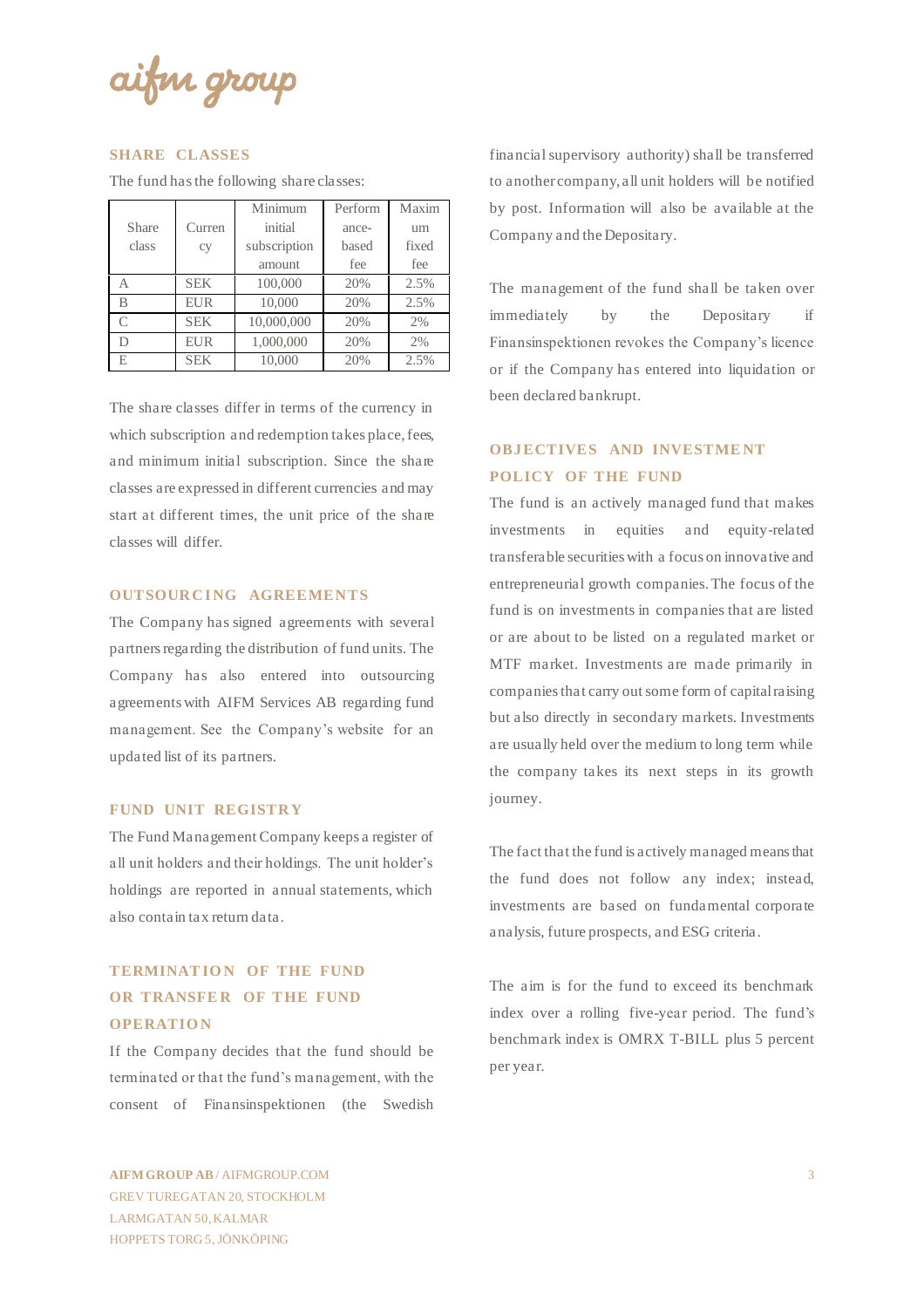aifin group

#### **THE FUND'S RISK PROFILE**

The fund is an actively managed fund that primarily invests the fund's assets in shares and transferable securities where the primary risks are equity risk, company-specific risk, and market risk. Since the fund's investments have a Nordic focus, the value may vary depending on currency fluctuations in the relevant currencies.

In accordance with the fund's overall strategy, the fund must invest at least 20% of its assets in equities and equity-related transferable securities.

Investments in equity always involve a market risk in the form of fluctuations in share prices. In a fund, this risk is reduced as a result of the fund owning equities in several companies (diversification) whose prices do not show exactly the same fluctuations.

The fund is expected to have a risk level measured in terms of standard deviation (price fluctuations) in the range of 15% to 25% measured on the basis of weekly data over a rolling five-year period.

The total risk shows how much the fund's return varies around its normal return. Particular attention should be paid to the fact that the current level of risk may increase or decrease in the event of unusual market conditions or extraordinary events.

The fund is also exposed to the following risks: *Sustainability risk*, i.e. circumstances related to the environment, society, or corporate governance that could have a significant negative impact on the value of the investment, which is managed by integrating sustainability into investment decisions.

*Liquidity risk*, i.e. the risk that a security can be difficult to value or that it cannot be converted at the intended time without a major price reduction or high costs.

*Operational risk*, i.e. the risk of loss due to a lack of internal procedures or external factors such as legal and documentation-related risks, as well as risks resulting from trading, settlement, and valuation procedures.

## **ACTIVITY LEVEL AND BENCHMARK INDEX**

The fund's benchmark index is OMRX T-BILL plus 5 percent per year. The index is relevant as the fund intends to have absolute returns and be less dependent on the general equity climate. The fund will have a high activity level and the majority of holdings will consist of equities and transferable securities that are not part of the benchmark index.

As the fund's history is shorter than 24 months, no comparison in volatility (so-called "active risk") is reported between the fund's return and the return on the benchmark index.

#### **THE LATEST NAV PRICE**

The latest NAV (net asset value) is available from the fund's distributors and the Company.

#### **EQUAL TREATMENT**

All units in the funds are of equal size and carry an equal right to the funds' assets. In a fund, however, there may be units of various kinds, so-called unit classes or share classes. Share classes in one and the same fund may be associated with different conditions for dividends, fees, the minimum subscription amount and the currency in which units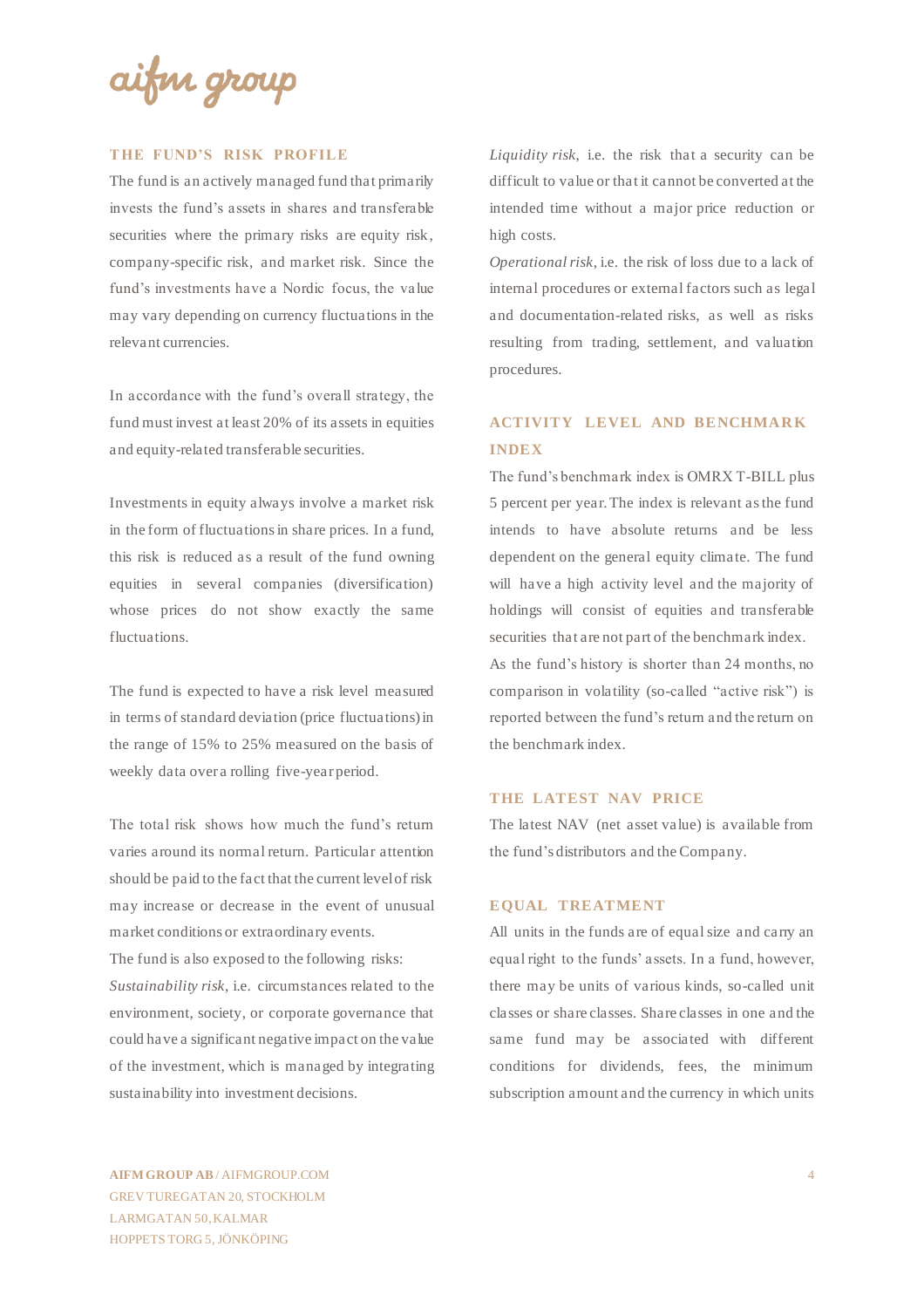

are subscribed for and redeemed. The units in one share class shall be of equal size and, within the share class, carry an equal right to the fund's assets. This means that the Company applies the principle of equal treatment of fund unit holders with adjustment for any conditions that apply to a certain share class.

#### **CHARGES FOR THIS FUND**

Below is the maximum annual management fee that, in accordance with the fund rules, the Company may deduct from the fund to cover costs for management and storage of the fund's assets and for supervision and auditors.

#### Maximum fixed fee

The maximum fixed fee the Fund Management Company may deduct from the fund in accordance with current fund rules: 2.5% per year of the fund's value for share classes A, B, and E and 2% for share classes C and D.

#### Applicable fixed remuneration to the Company

The following is the annual applicable management fee that the Fund Management Company deducts from the fund:

Current annual fixed management fee: 2% of the fund's value for share classes A, B, and E.

Current annual fixed management fee: 1.5% of the fund's value for share classes C and D.

#### Performance fee

The fund charges the customer a collectively calculated performance-based fee corresponding to 20% of the excess return provided by the fund's share class when compared to the fund's benchmark

index, the OMRX T-BILL plus 5 percent. See the fund rules and separate calculation example in this prospectus for full information about the fund's fees.

#### **SUBSCRIPTION AND REDEMPTIONS**

The subscription and redemption of units take place through the Company and co-operating intermediary institutes. Requests for subscription and redemption may be revoked only if permitted by the Company.

The fund is normally open for the subscription (unit holder's purchase) and redemption (unit holder's sale) of fund units on the last banking day of each month ("trading day").

However, the fund is not open for subscription and redemption on banking days when one or more of the marketplaces where the fund invests are completely or partially closed if it leads to the inability to determine the value of the assets in a way that ensures equal rights of unit holders.

In the case of subscription and redemption requests made before 15:00 CET (cut-off time) on a given trading day, the trading price is normally determined on the same trading day. In the event of subscriptions after the said time, the fund unit price is normally determined the following trading day. On certain banking days, the cut-off point may occur earlier than the time specified above.

Applications for the redemption of fund units must be received by the manager at least 60 days before the trading day. This means that an application to redeem fund units (sale by the unit holder) must be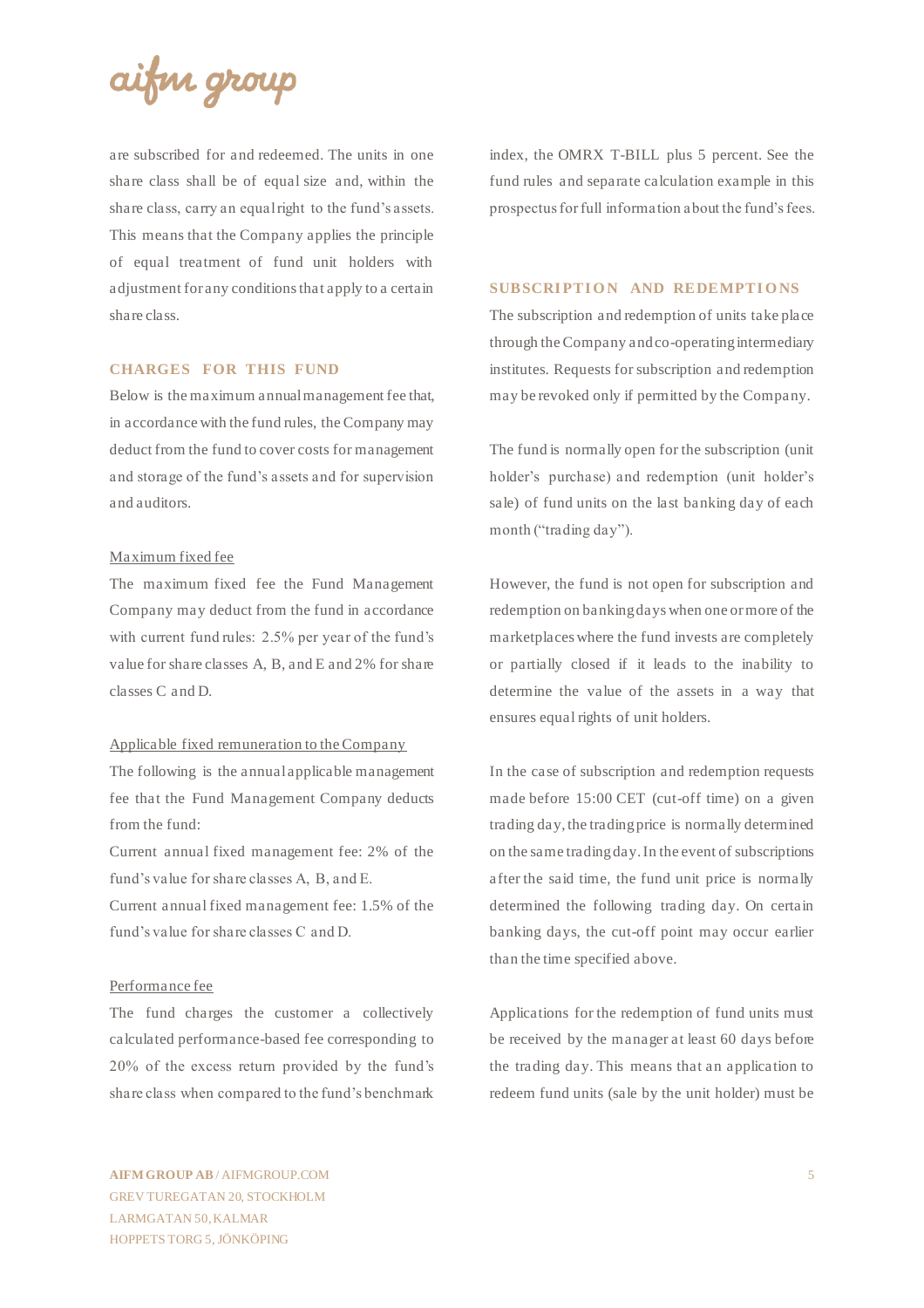

received by the Fund Management Company by at least 15:00 sixty days before the given trading day in order for the redemption of fund units to take place on that trading day.

The current fund unit price is normally available from the Company and intermediary institution no later than the banking day after the banking day when the fund unit price is determined as above.

If liquid funds to effect redemption need to be procured through the sale of the fund's assets, this shall be executed as soon as possible. Should such a sale significantly harm the interests of other unit holders, the Fund Management Company may, after notifying Finansinspektionen (the Swedish financial supervisory authority), partially delay the redemption.

#### **THE FUND'S TARGET GROUP**

As the fund primarily invests in equities and other transferable securities with high risk, it is important to be able to ride out negative market changes. The fund is suitable for savers who do not need access to their capital for at least five years.

## **POSSIBILITY OF CHANGES TO THE FUND RULES**

The Company may submit changes to the fund rules to Finansinspektionen following a decision by the Company's Board of Directors. If Finansinspektionen approves changes to the fund rules, the changes may affect the fund's characteristics, i.e. its investment policy, fees and risk profile.

#### **DERIVATI VE INSTRUME NT S**

The fund may use derivative instruments as part of its investment policy. The fund may use currency derivatives in order to hedge its holdings.

#### **HISTORIC RETURNS**

Since the fund was launched in 2021, there are no historical results.

Share class A:



Share class E:



*Historical returns are no guarantee of future returns. The value of a fund can go down as well as up and you may get back less than you invest.*

#### **LIABILITY FOR DAMAGES**

The Company and the Depositary are not responsible for damage due to Swedish or foreign legislation, Swedish or foreign government action, war incidents, strikes, blockades, boycotts, lockouts or other similar circumstances. The proviso in respect of strikes, blockades, boycotts and lockouts applies even if the Company or the Depositary is the subject of or takes industrial action.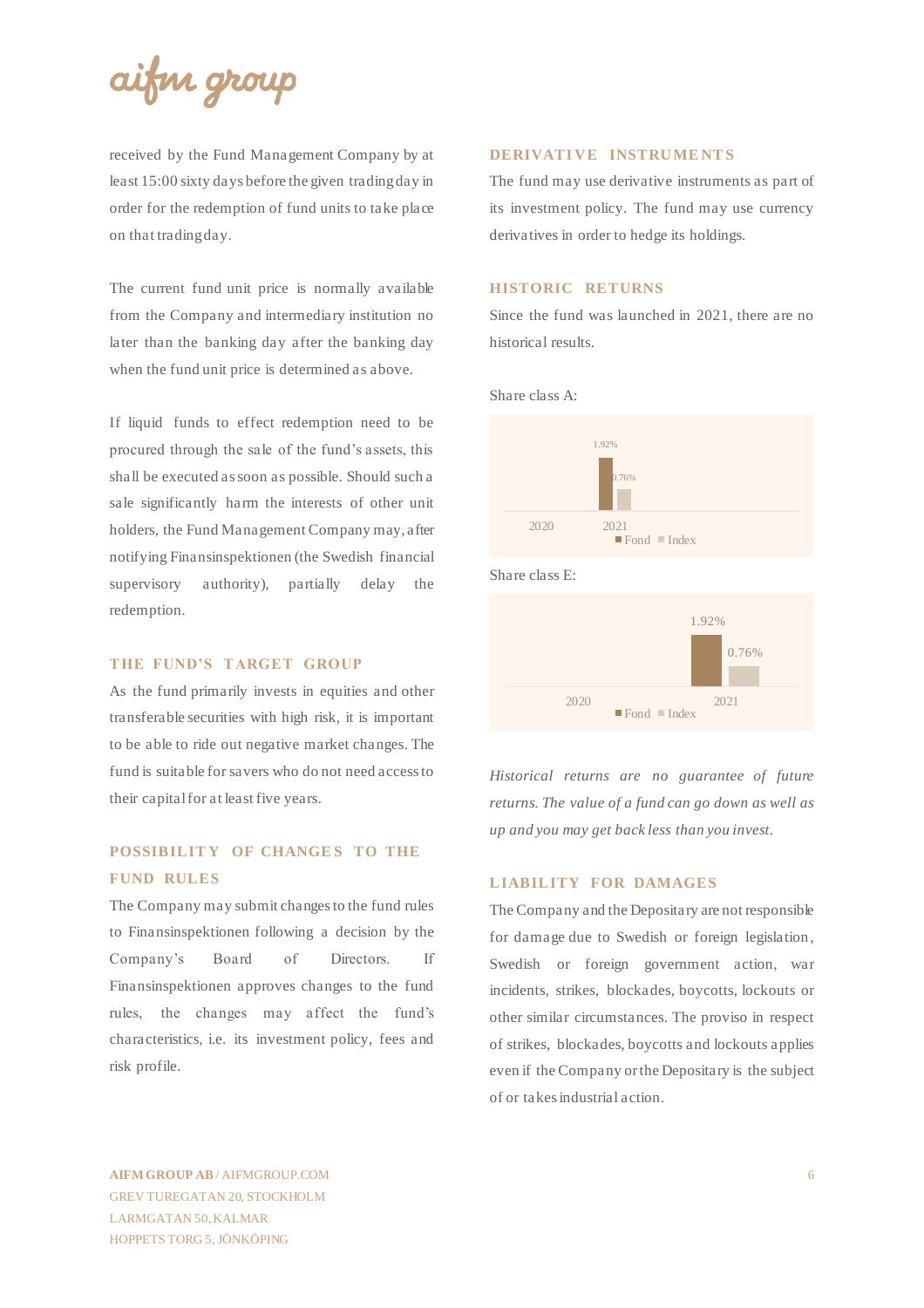## aifin group

Damages that arise in other cases shall not be compensated by the Company or Depositary if normal due care has been taken.

Under no circumstances is the Company or Depositary liable for indirect damages or for damages caused by: a stock market or other marketplace, custodian bank, central securities depositary, clearing organisation or other provider of such services, whether Swedish or foreign, or a contractor hired by the Company or Depositary exercising due care. The same applies if the abovementioned organisations or contractors have become insolvent. The Company or Depositary is not liable for damages that may arise as the result of a restriction on disposal that may be applied to the Company or Depositary.

If there is any obstacle to the Company taking action due to a circumstance specified in the first paragraph, the action may be postponed until the obstacle no longer exists.

If a fund unit holder suffers damage as a result of a violation of Sweden's Act on mutual funds or the fund rules by the Fund Management Company, the Company shall pay compensation for the damage.

In respect of damages incurred by unit holders due to the Company or Depositary violating the Swedish Act (2004:46) on mutual funds or its fund rules, there are provisions in Ch. 2, § 21 and Ch. 3, §§ 14-16 of the LVF.

The Fund Management Company holds extra funds in the capital base to cover risks of liability for damages due to part of or negligence in the business.

#### **REMUNERATION POLICY**

The Fund Management Company's Board of Directors has adopted a remuneration policy that is compatible with and promotes sound and effective risk management. The remuneration policy is designed to counteract risk-taking that is incompatible with the risk profiles of the funds managed by the Fund Management Company.

The Fund Management Company applies a remuneration system with only fixed remuneration to employees. The design, which excludes commissions and individual bonuses, stimulates sustainable performance, as well as sound and effective risk management that benefits the funds and unit holders.

The annual reports of the funds provide information on the size of the remuneration and allocation by staff category. Current and future unit holders can, upon request, obtain a paper copy of the remuneration policy free of charge.

#### **TAX RULES**

Fund tax: On 1 January 2012, new tax provisions for funds and fund holdings came into force, which brought an end to the tax on the fund itself, while a new tax on holdings of directly owned units in mutual funds was introduced.

Tax on fund savers: In the case of dividends, preliminary tax is deducted (does not apply to legal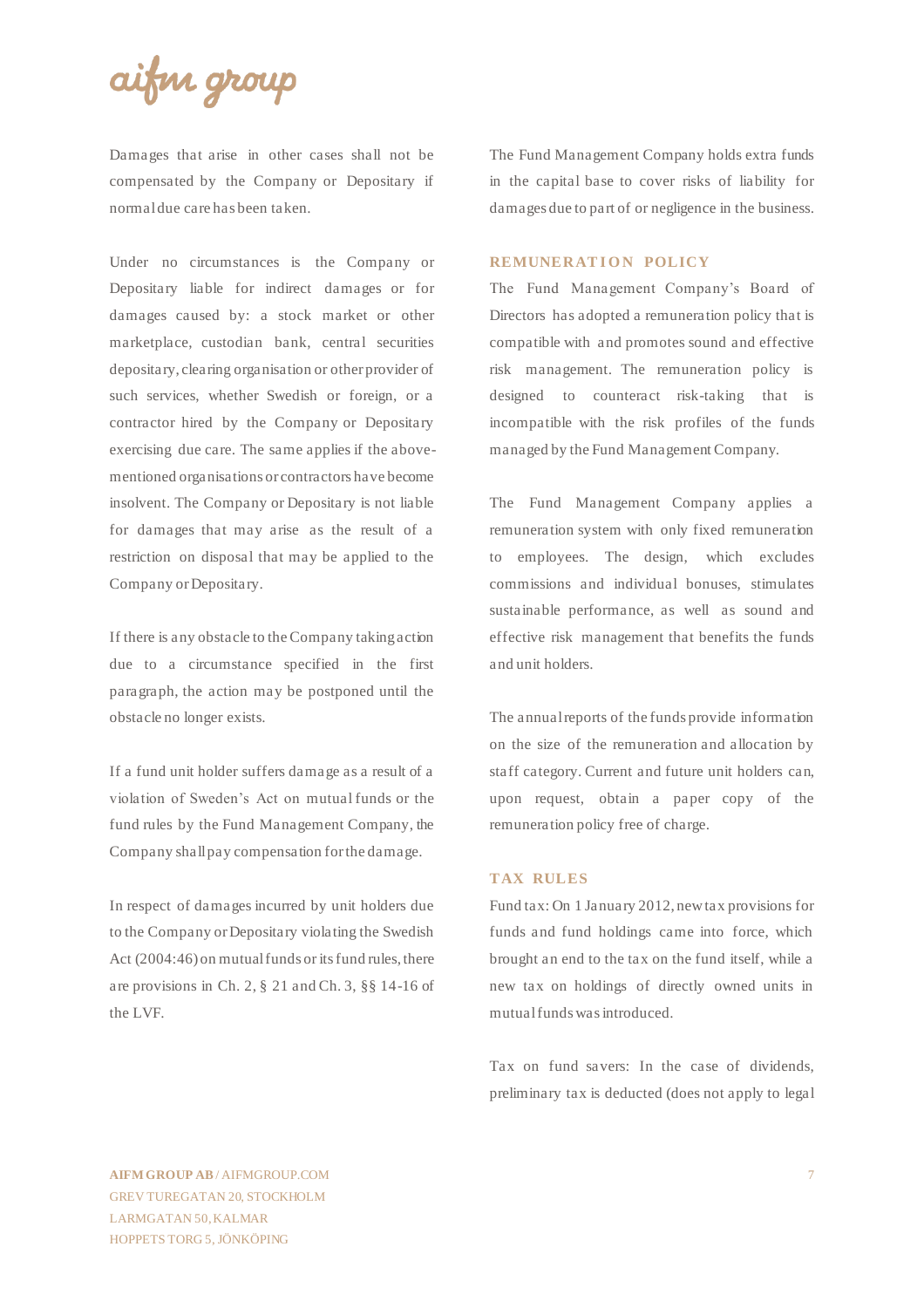

persons). Capital gains/losses are reported in income statements sent to Skatteverket (the Swedish Tax Agency), but no tax is deducted. NOTE: capital losses on unlisted funds may be deducted only to 70%. The new tax provisions for funds and fund holdings brought an end to the tax on the fund itself, while a new tax on holdings of directly owned units in mutual funds was introduced. In their declaration, the fund unit holder must include a standard income amounting to 0.4% of the capital base.

The capital base consists of the value of the units at the beginning of the calendar year. The standard

income is then included in the "capital" income category and taxed at 30%. For legal persons, the standard income in the "business activities" income category is taxed at 22%. Income statements are submitted for natural persons and Swedish estates. Legal persons have to calculate standard income and pay tax themselves. The tax may be affected by individual circumstances and anyone who is unsure of any tax consequences should seek expert assistance.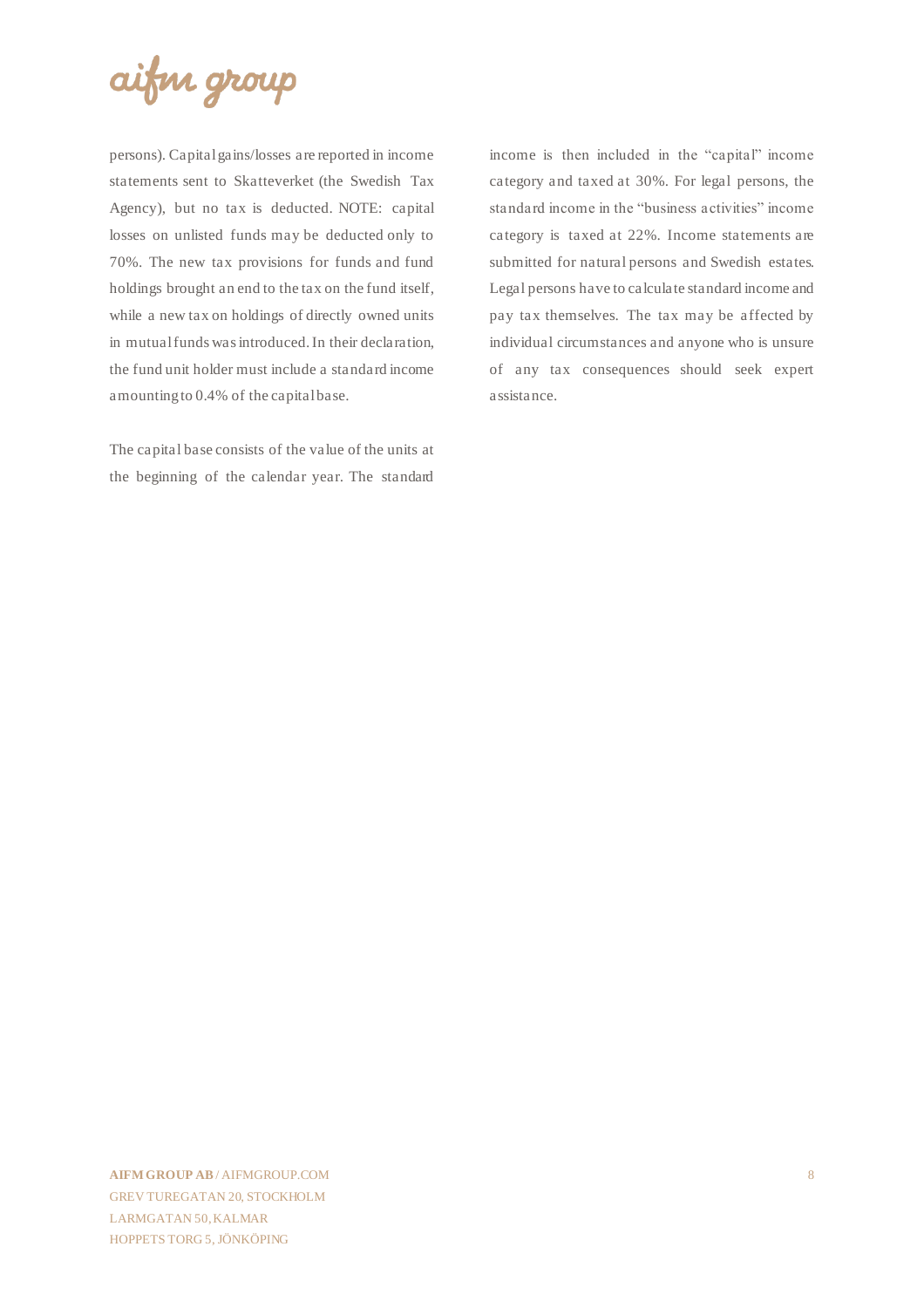ifin group

#### **ESG INFORM AT IO N**

- $\Box$  The fund strives for sustainable investments (article 9).
- $\boxtimes$  The fund promotes, among other things, environmental and social qualities (article 8).
- $\Box$  Sustainability risks are integrated into investment decisions without the fund promoting environmental or social qualities or striving for sustainable investments.
- ☐ Sustainability risks are not relevant.

#### **Manager's comments:**

*ESG considerations are an integral part of the fund's fundamental corporate analysis and investment decisions, which have an effect on which companies are selected for the fund.*

## **1. INFORMATION ON THE EU TAXONOMY FOR ENVIRONMENTALLY SUSTAINABLE ACTIVITIES**

The EU taxonomy is a classification system that aims to establish common criteria for environmentally sustainable economic activities.

According to the regulations, the proportion of each fund's investments that is compatible with the taxonomy must be reported. The taxonomy is under development and the criteria for all environmental objectives are not yet ready. In addition, there is no established calculation model for the proportion of the fund's investments that is compatible with the taxonomy. The companies in which the fund invests have not yet begun to report on the extent to which their activities are compatible with the EU taxonomy. Therefore, the Fund Management Company assesses that, at present, it is not possible to provide reliable information on the proportion of the fund's investments that is compatible with the taxonomy.

The regulations contain the principle "do not cause significant harm", which means that investments that contribute to a sustainability goal must not concurrently entail significant harm to any other sustainability goal. The principle "do not cause significant ha rm" applies only to the part of the fund that consists of investments that are considered sustainable according to either the regulation on sustainability information or the EU taxonomy. The remaining part of this fund has underlying investments that do not take account of the EU criteria for environmentally sustainable economic activities.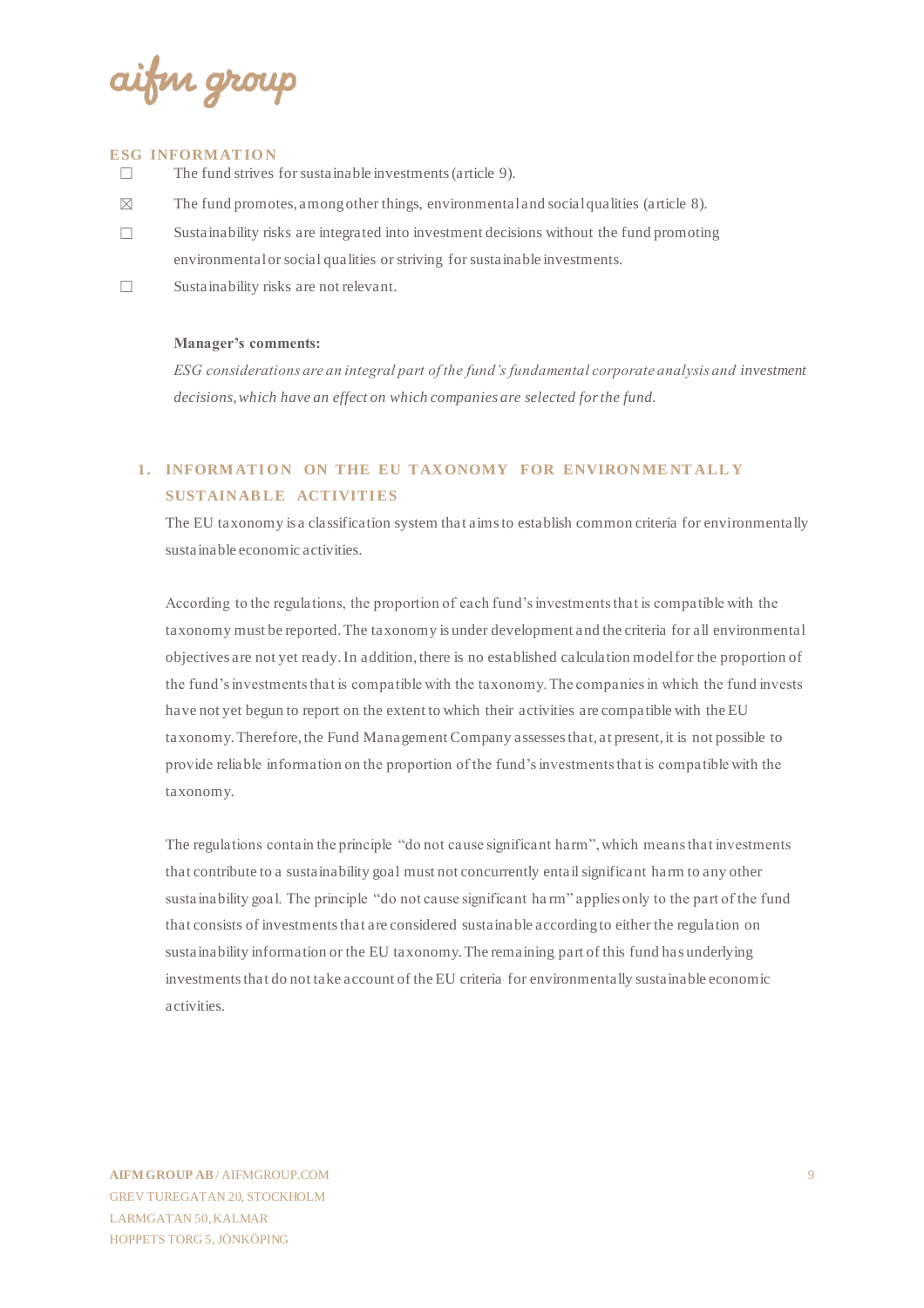aifin group

## **2. METHODS USED TO INTEGRATE SUSTAINAB IL IT Y RISKS, PROMOTE**  ENVIRONMENTAL OR SOCIAL QUALITIES, OR TO ACHIEVE **SUSTAINAB IL IT Y -REL ATE D OBJECTIVES**

#### ☒ **The fund's selections**

Manager's comments: *ESG considerations are an integral part of the fund's fundamental corporate analysis and investment decisions, which have an effect on which companies are selected for the fund. The Fund Management Company strives to select investments that pursue activities such that they contribute to sustainable development, with an emphasis on companies that work to meet the UN's sustainable development goals.*

#### ☒ **The fund's deselections**

Manager's comments: *that are deemed to act in violation of international norms and conventions concerning, for The fund deselects investments in a number of controversial sectors and excludes companies example, human rights, working conditions, corruption, and the environment.* 

#### *2.1. Products and services*

*The fund does not invest in companies that are involved with the following products and services. A maximum of five percent of the sales in the company in which the investment is made may relate to activities attributable to the stated product or service.*

- ☒ **Cluster bombs, land mines**
- ☒ **Chemical and biological weapons**
- ☒ **Nuclear weapons**
- ☒ **Weapons and/or munitions**
- ☒ **Alcohol**
- ☒ **Tobacco**
- ☒ **Pornography**
- ☐ **Commercial gambling activities**

| Manager's | The fund deselects gambling activities which, according to the managers, have a    |
|-----------|------------------------------------------------------------------------------------|
| comments: | detrimental social impact. In order to be relevant for an investment, the activity |
|           | must be socially sustainable.                                                      |

☒ **Fossil fuels (oil, gas, coal)**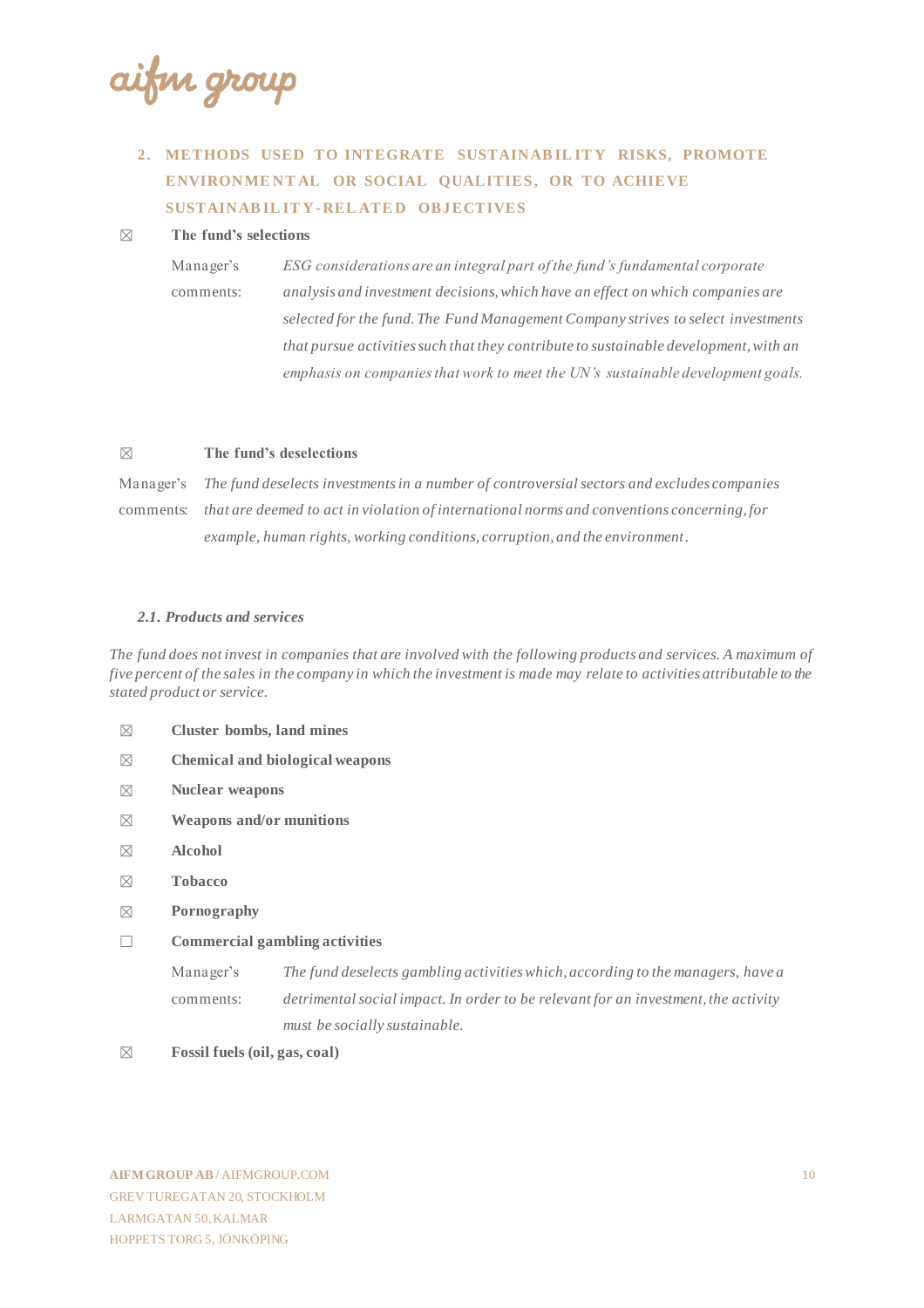ifin group

#### *2.2. International standards*

*International standards refer to international conventions, laws, and agreements such as the UN Global Compact and OECD guidelines for multinational companies relating to the environment, human rights, working conditions, and business ethics issues.*

☒ **The fund does not invest in companies that violate international standards. The assessment is made either by the Fund Management Company itself or by a subcontractor.**

#### *2.3. Countries*

☐ **For ESG reasons, the fund does not invest in companies involved with certain countries/interest-bearing securities issues by certain states.**

#### *2.4. Other exclusion criteria*

☐ **Other**

#### **3. INFLUENCE OF THE FUND MANAGEMENT COMPANY**

#### ☒ **Influence of the fund management company**

Manager's comments: **The Fund Management Company uses its influence to influence companies in respect of ESG matters.** *The Fund Management Company has contact with companies in order to influence them in a more sustainable direction. If we identify deficiencies in the company's sustainability efforts, we make the company aware of this and request that improvements be made.*

#### ☒ **Company influence under own auspices**

Manager's comments: *The Fund Management Company intends to engage in direct dialogue with the management teams and boards of the companies that the fund invests in, in order to steer their activities in a more sustainable direction, regardless of whether the companies are at the forefront of or have problems in the area of sustainability.*

#### ☒ **Company influence in collaboration with other investors**

Manager's comments: *The Fund Management Company intends to utilise its network and seek connections with like-minded owners in order to influence companies in a beneficial direction by way of joint efforts.*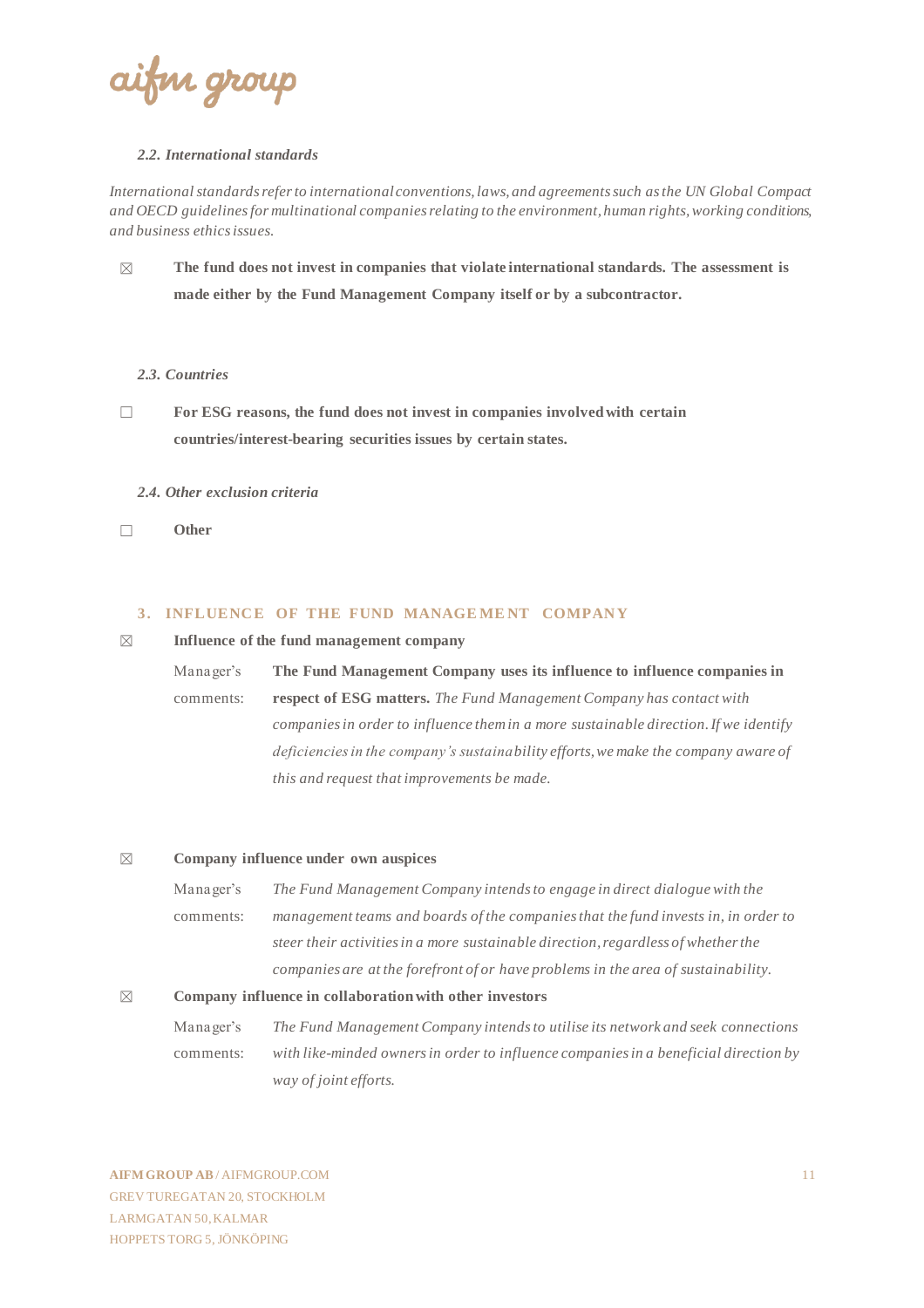aifin group

#### ☒ **Votes at general meetings**

Manager's comments: *The Fund Management Company intends to vote at general meetings.*

#### ☒ **Participation in nomination committees to influence the composition of boards of directors**

Manager's comments: *The Fund Management Company intends, where this is deemed necessary and where the Company has sufficient influence, to participate in nomination committees.*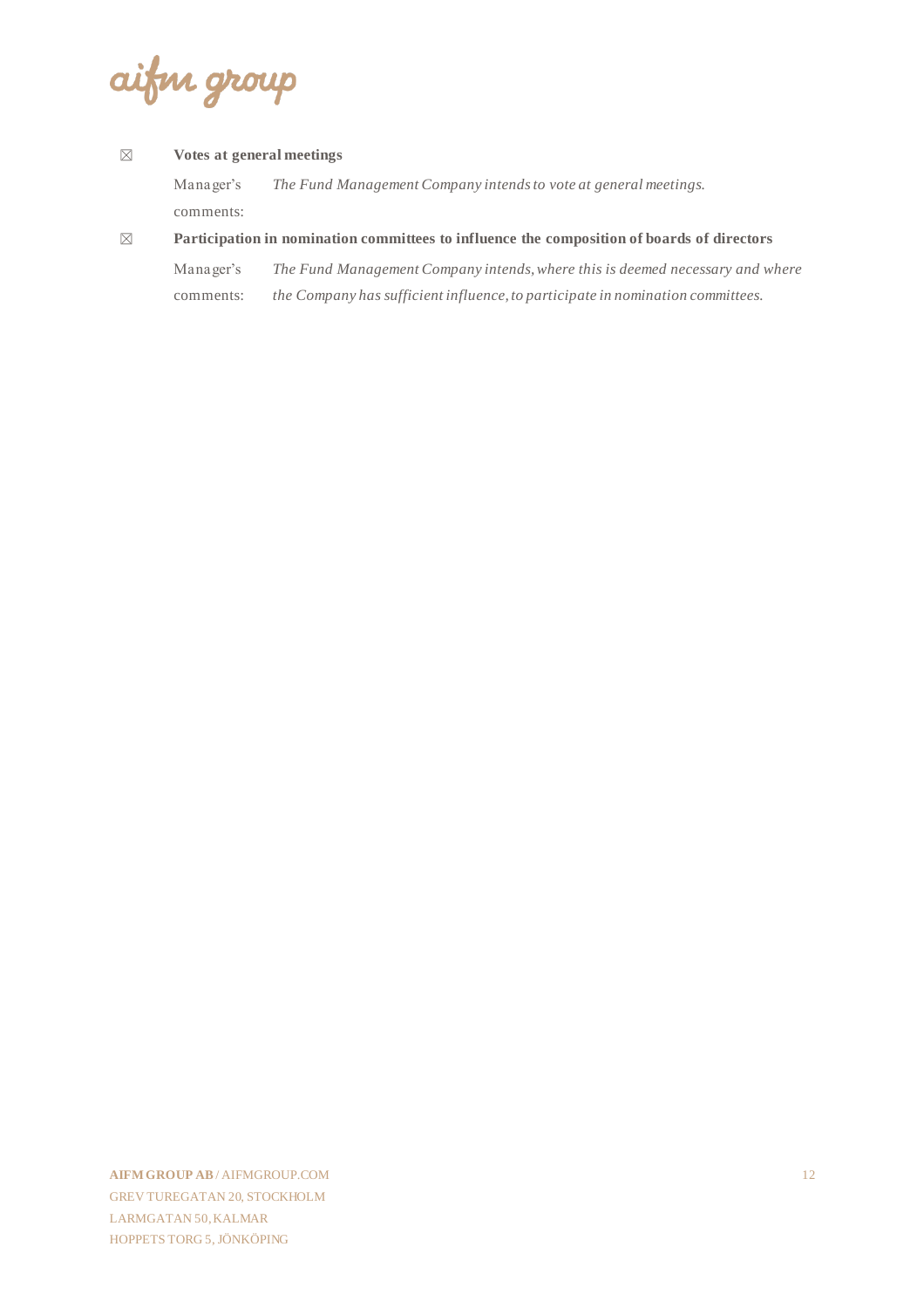ifin groi

## **FUND RULES: GAINBRIDGE NOVUS NORDIC**

**Adopted by the Board of Directors:** 19 February 2021 **Approved by FI:** 1 July 2021

## **§ 1 NAME AND LEGAL STATUS OF THE FUND**

The fund's name is Gainbridge Novus Nordic. The fund is a special fund pursuant to the Swedish Act (2013:561) on Managers of Alternative Investment Funds ("LAIF").

The fund's assets are jointly owned by the fund unit holders, and the units in a share class carry an equal right to the assets included in the fund. The fund may not acquire rights or assume obligations. The Company specified in § 2 represents the unit holders in matters concerning the fund, decides on the assets included in the fund and exercises the rights deriving from the fund. The fund is aimed at the general public; see also § 17.

Operations are conducted in accordance with these fund rules, the articles of association of the Fund Management Company, LAIF, and other applicable statutes.

|             |            | Minimum      | Perform | Maxim |  |
|-------------|------------|--------------|---------|-------|--|
| Share       | Curren     | initial      | ance-   | um    |  |
| class<br>cy |            | subscription | based   | fixed |  |
|             |            | amount       | fee     | fee   |  |
|             | <b>SEK</b> | 100,000      | 20%     | 2.5%  |  |
|             | <b>EUR</b> | 10,000       | 20%     | 2.5%  |  |
|             | <b>SEK</b> | 10,000,000   | 20%     | 2%    |  |

D EUR 1,000,000 20% 2% E SEK 10,000 20% 2.5%

The fund has the following share classes:

The content of the fund rules is common to all share classes unless otherwise stated. The fund consists of share classes, which means that the value of one unit in one class will differ from the value of one unit in another class.

The share classes differ in terms of their investment currency, minimum initial subscription amount and fees. The minimum initial subscription amount refers only to the first subscription amount. The share classes are not dividend-paying. The units within each share class are equal and carry equal rights to the assets included in the fund.

#### **§ 2 FUND MANAGE R**

The fund is managed by AIFM Capital AB, org. no. 556737-5562, hereinafter referred to as "the Company".

## **§ 3 THE DEPOSITARY AND ITS TASKS**

The Depositary is Skandinaviska Enskilda Banken AB (publ) 503032-9081, hereinafter referred to as "the Depositary". The Depositary executes the Company's decisions regarding the fund and receives and stores the fund's assets.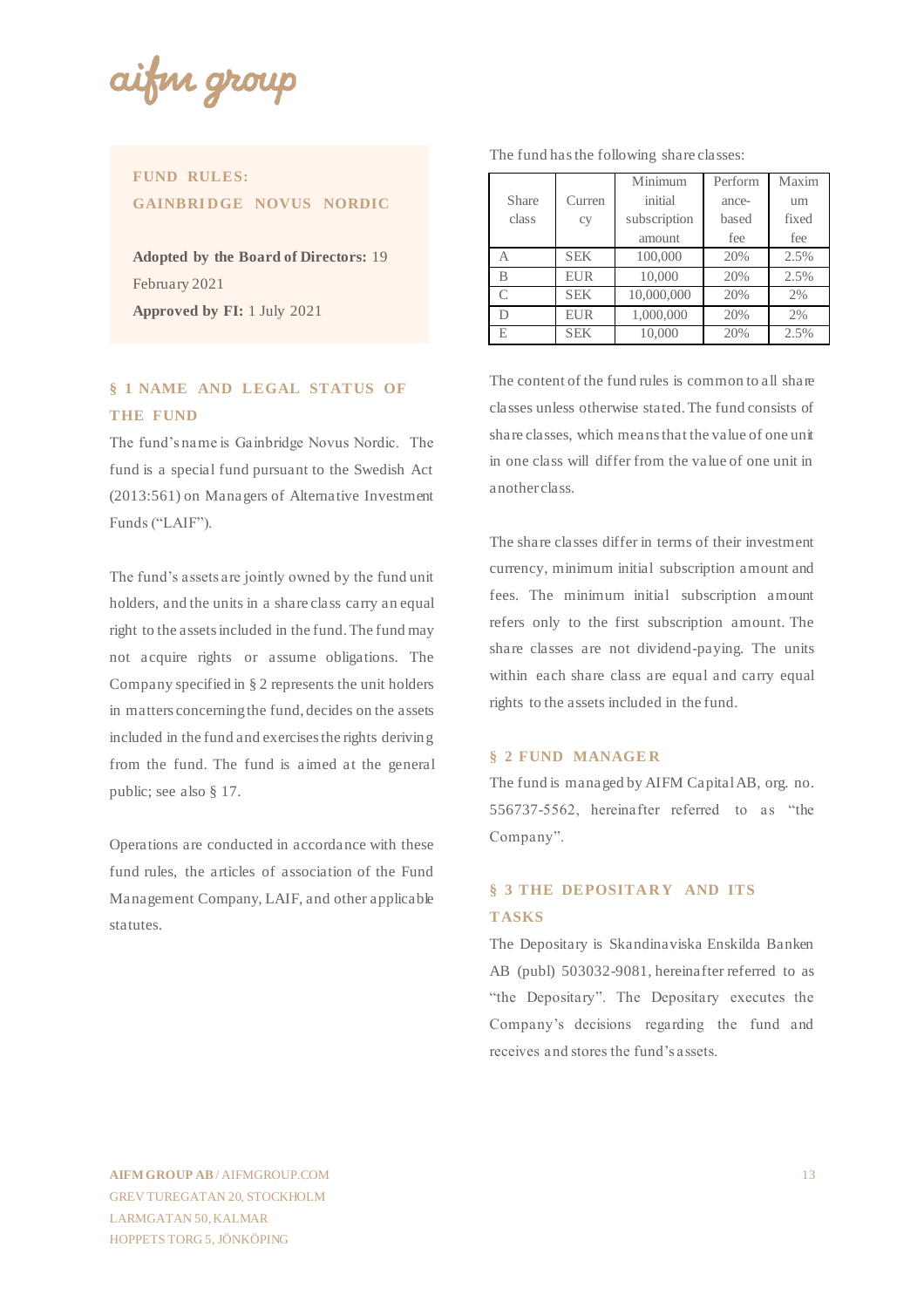

In addition, the Depositary verifies that the decisions relating to the fund taken by the Company, regarding, for example, valuation, redemption and sale of fund units, are made in accordance with laws, regulations and these fund rules.

#### **§ 4 CHARACTER OF THE FUND**

The fund is an actively managed mixed fund that makes investments in debt instruments, equities, and equity-related transferable securities with a focus on Nordic companies. The focus of the fund is on investments in growth companies that are listed or are about to be listed on a regulated market or MTF market. Investments are made primarily in companies that carry out some form of capital raising but also directly in secondary markets. Investments are usually held over the medium to long term while the company takes its next steps in its growth journey. Furthermore, the companies must live up to the ESG criteria and have liquidity that is sufficiently good to enable deposits to be made to and withdrawals to be made from the fund.

The fact that the fund is actively managed means that the fund does not follow any index; instead investments are based on the Company's analyses.

The aim is for the fund to exceed its benchmark index over a rolling five-year period. The fund's benchmark index is OMRX T-BILL plus 5 percent per year.

## **§ 5 THE FUND'S INVESTME NT POLICY**

#### **§ 5.1 General**

The fund's assets may be invested in transferable securities, derivative instruments, money market instruments, fund units, and in an account with a credit institution.

Underlying assets of derivative instruments must consist of or relate to assets in accordance with Ch. 5, § 12, first paragraph of the LVF.

The fund must invest at least 20% of its assets in equities and equity-related transferable securities.

The fund's exposure to equities and equity-related transferable securities shall primarily (more than 50%) be from Nordic growth companies whose products and/or services are characterised by a high level of innovation and companies whose operations include a significant proportion of research and development. In each instance, 90% of the fund's exposure shall consist of Nordic funds, issuers, credit institutions, and financial instruments issued by issuers domiciled or principally operating in the Nordic region, denominated in a Nordic currency, or admitted for trading in Nordic marketplaces.

The industries in which the above-mentioned companies operate include:

- information technology
- telecommunications
- software
- pharmaceuticals/medical technology
- biotech
- renewable energy
- environmental technology
- industrial technology
- digital brands/services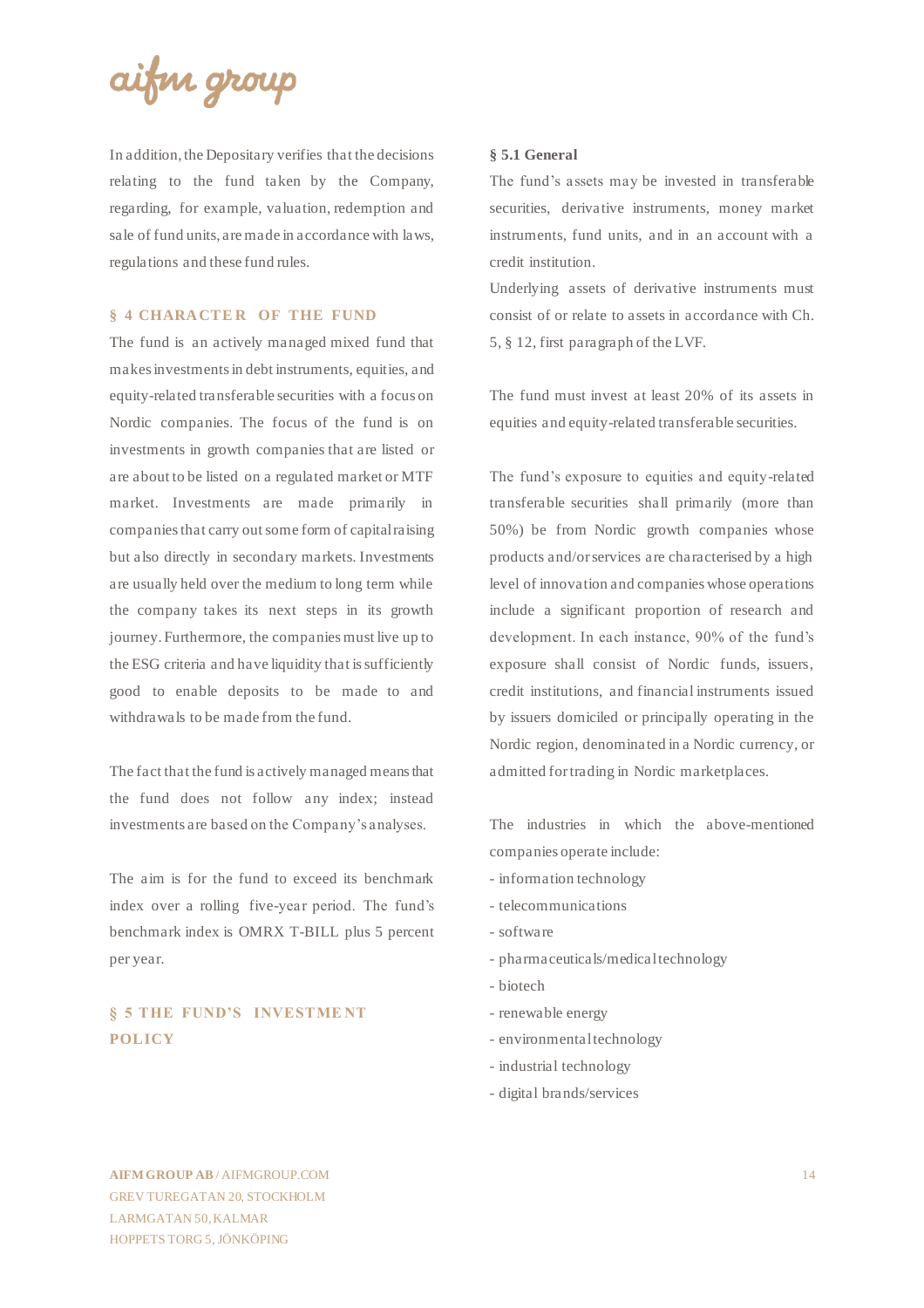aifin group

The industries and instruments mentioned above are examples and are thus not exclusive.

The fund may invest a maximum of 40% of its assets in units of other funds or UCITs.

### **§ 5.2 The fund's deviations from what applies to mutual funds**

The fund may invest in transferable securities and money market instruments as referenced in Ch. 5, § 5 of the Swedish Act (2004:46) on Mutual Funds (LVF) and these investments may not exceed 20% of the fund's value. The fund has been granted an exemption from Ch. 5, § 5 of the LVF.

The fund has been granted an exemption from Ch. 5, § 11 and Ch. 5, §§ 21-22 of the LVF in such a way that the fund may invest a maximum of 40% of its value in an account with one and the same credit institution that is a bank and a maximum of 30% of its value in one and the same credit institution that is not a bank.

#### **§ 6 MARKETPL ACE S**

The fund's trading in financial instruments shall take place on a regulated market or equivalent market outside of the EEA. Trading may also take place in another market within or outside of the EEA that is regulated and open to the general public. The fund's trading may take place on an MTF (Multilateral Trading Platform).

#### **§ 7 SPECIAL INVESTME NT FOCUS**

The fund's assets may be invested in such transferable securities and money market instruments as referenced in Ch. 5, § 5 of the LVF. The fund may invest in derivative instruments as part of its investment policy. The fund may invest in such derivative instruments as referenced in Ch. 5, § 12, second paragraph of the LVF, known as OTC derivatives. The fund may invest a significant proportion of its assets in other funds and fund management companies.

#### **§ 8 VALUATION AND TRADING DAY**

#### **§ 8.1 Valuation**

The value of a fund unit is each share class's pa rt of the fund's total value divided by the number of outstanding fund units for each share class. The value of the fund units is calculated each trading day (see § 8.2 below for the definition of "trading day"). The value of the fund is calculated by deducting the liabilities relating to the fund from the assets. The fund's assets are valued at current market value. The current market value can be determined by different methods, which are applied in the following order:

1. If financial instruments are traded on a market as specified in Ch. 5, § 3 of the LVF, the latest price paid shall be used or, if such does not exist, the latest purchase price.

2. If the price according to method 1 does not exist or is clearly misleading, the current market value shall be derived on the basis of information about a current transaction in a corresponding instrument between independent parties.

3. If methods 1 and 2 cannot be applied, or according to the Company become misleading, the current market value shall be determined by applying a principle applicable to the financial instrument in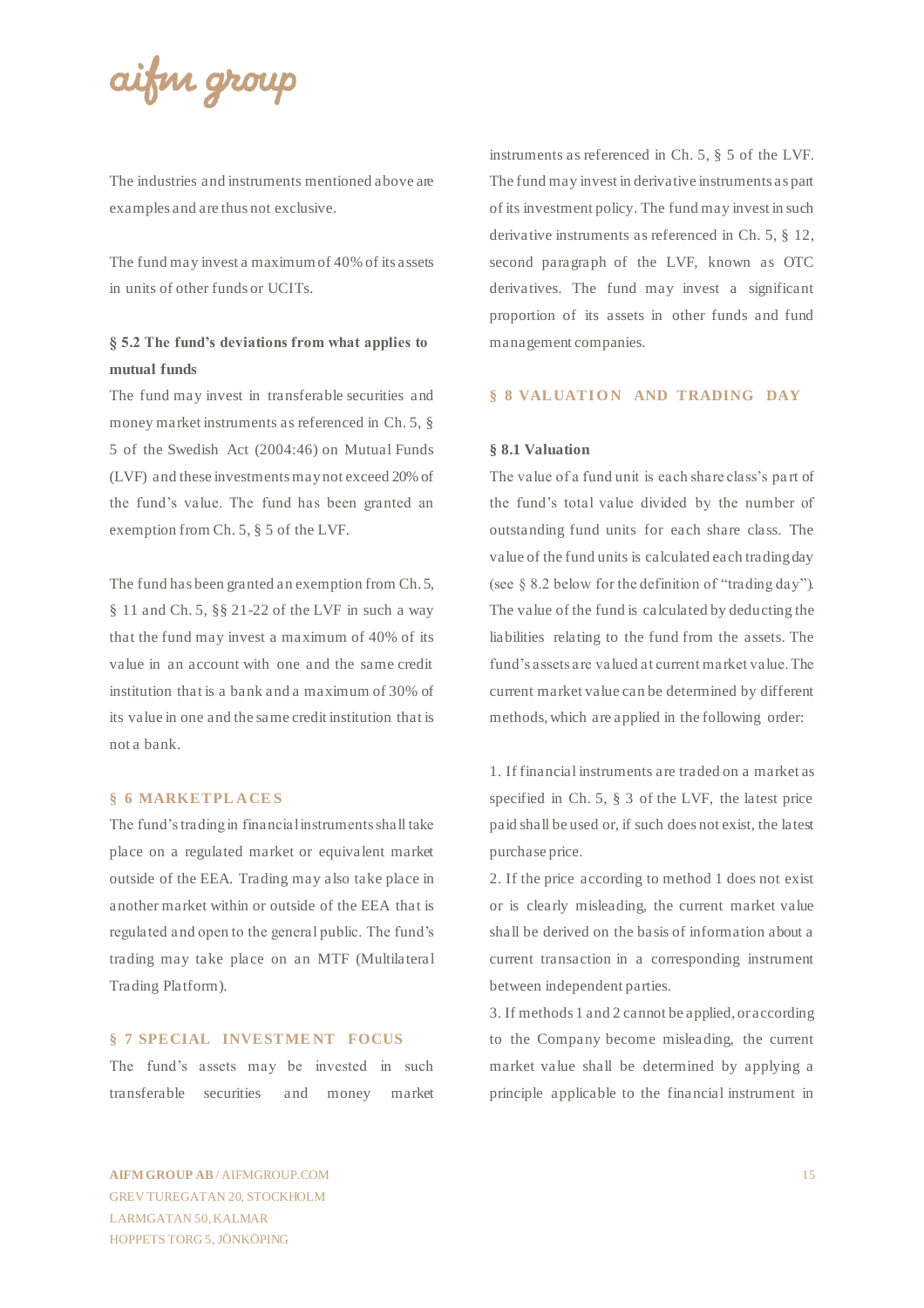## aifin group

question on the market, where applicable, if not misleading, through an established valuation model.

For such transferable securities as are referred to in Ch. 5, § 5 of the LVF, a determination of the market value is made on objective grounds according to a special valuation based on information on the most recent payment price or indicative purchase price from the market maker if such is designated for the issuer.

If such information does not exist or if the information is considered by the Company to be unreliable, the market value is determined by, for example, obtaining information from independent brokers or other external independent sources. Such information may, for example, be an issue price or knowledge that trading has been carried out at a certain price in the relevant security.

OTC derivatives usually lack public information on the latest price paid as well as the latest purchase and sale prices. The market value of OTC derivatives is therefore normally determined on the basis of generally accepted valuation models, such as Black & Scholes, or a valuation provided by independent third parties.

To determine the value of fund units, the Company uses the most recently reported unit value.

#### **§ 8.2 Trading day**

The value of a fund unit shall be calculated on the last banking day of each month ("trading day"). In connection with this, the fund has been granted an exemption in accordance with Ch. 4, § 10, fifth paragraph of the LVF.

"Banking day" in Sweden is any day that is not a Sunday, public holiday, or day that is equated with a public holiday (such as Saturdays, Midsummer's Eve, Christmas Eve, and New Year's Eve).

Under § 10, the manager has the option of temporarily postponing the time for calculation and publication of the fund unit value.

## **§ 9 SUBSCRIPTION AND REDEMPTION OF FUND UNITS**

#### **§ 9.1 Subscription and redemption**

Subscription (unit holder's subscription) and redemption (unit holder's redemption) can take place on each trading day (see § 8.2 above for a definition of "trading day") with such an amount as stated by the manager. If a maximum amount is stated, the manager will provide information on this and, in the event of oversubscription, will allocate fund units pro rata.

When subscribing for fund units, the subscription payment must be posted to an account belonging to the fund by 15:00 on the trading day if the trading day is a full banking day and by 11:00 if the trading day is a half banking day. Applications for the redemption of fund units must be received by the manager by 15:00 at least 60 days before the trading day. Notification of subscription or redemption must be made on the specific form provided by the manager or as otherwise specified by the manager at any given time. The unit holder is responsible for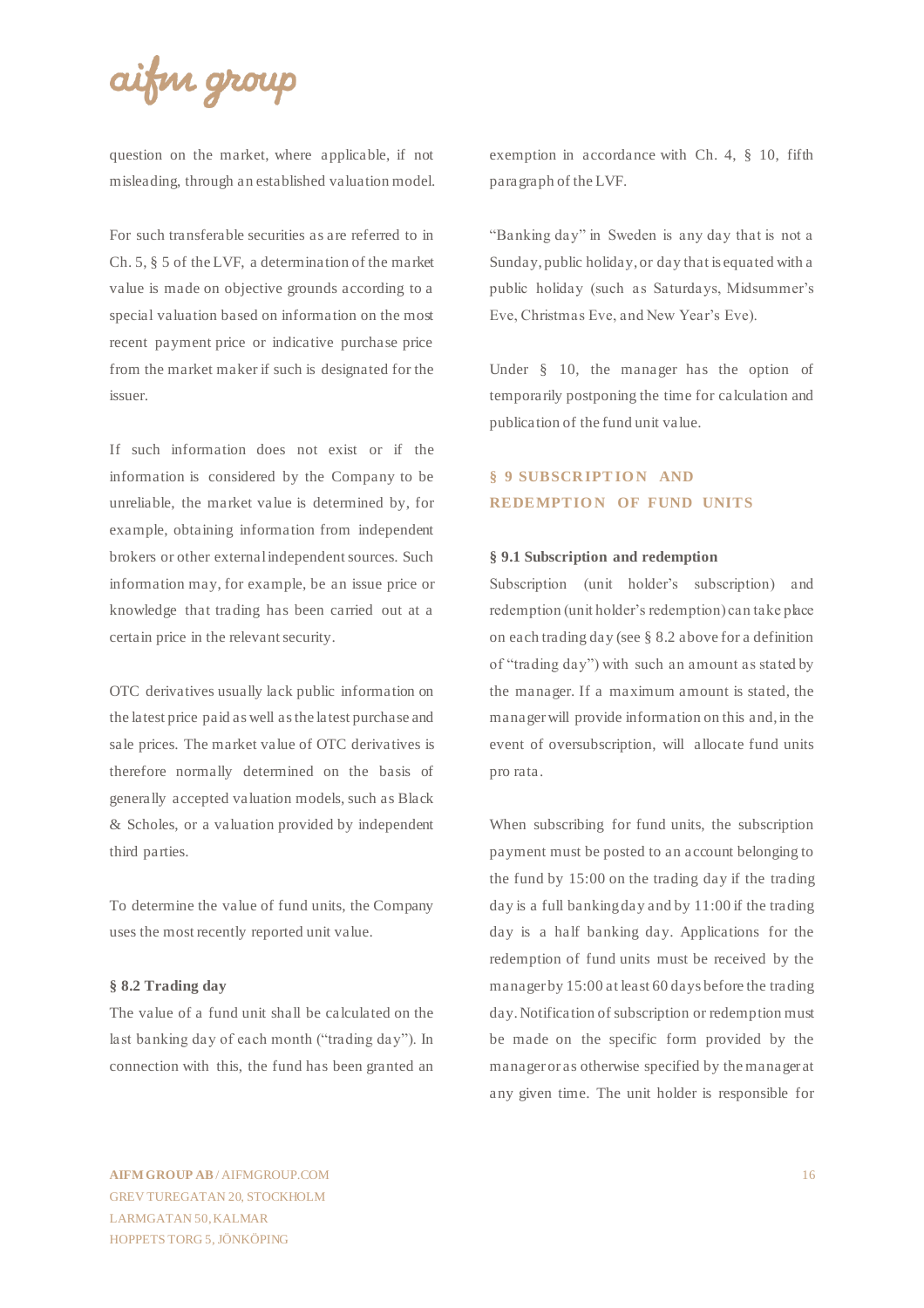

ensuring that the notification is duly signed – physically or electronically – that other documents required by the manager at any time have been submitted to the manager or the party appointed by the manager, and, when subscribing for units, that payment for the fund units has been made to the fund's bank account or bank giro account.

The following minimum initial subscription amounts apply to each share class:

A Minimum initial subscription amount SEK 100,000, with a minimum deposit of SEK 10,000 thereafter.

B Minimum initial subscription amount EUR 100,000, with a minimum deposit of EUR 1,000 thereafter.

C Minimum initial subscription amount SEK 10,000,000, with a minimum deposit of SEK 1,000,000 thereafter.

D Minimum initial subscription amount EUR 1,000,000, with a minimum deposit of EUR 100,000 thereafter.

E Minimum initial subscription amount SEK 10,000, with a minimum deposit of SEK 1,000 thereafter.

Notification of subscription or redemption cannot be limited or revoked unless the manager or the party appointed by the manager so allows.

Fund units must be redeemed if funds are available in the fund. If not, funds must be raised through the sale of the fund's financial instruments and redemption must be effected as soon as possible. If funds for redemption have to be raised through the sale of the fund's financial instruments, such a sale

must take place and redemption be effected as soon as possible.

Should such a sale significantly harm the interests of other unit holders, the manager may, after notifying Finansinspektionen, delay the sale of financial instruments in accordance with what is stated in  $\S$ 10. Under § 10, the manager also has the option of temporarily postponing the trading day upon redemption.

#### **§ 9.2 Subscription and redemption price**

The subscription and redemption price is the fund unit value for the fund calculated in accordance with § 8 on the trading day. The subscription and redemption price is not known when the request for subscription or redemption is submitted to the manager. The unit holder is informed of the number of fund units that the subscribed amount resulted in and the respective funds that the redemption of fund units resulted in once the value of the units has been determined.

Under § 10, the manager has the option of temporarily postponing the calculation of the subscription and redemption price.

#### **§ 9.3 Closure of the fund to new subscriptions**

The manager may close the fund to new subscriptions if, in the manager's opinion, the fund's value exceeds the optimal level. The current optimal level is stated in the information brochure. The manager may close the fund only if it is announced on the website that is provided in the information brochure at least one month before the subscription date that the manager intends to close the fund.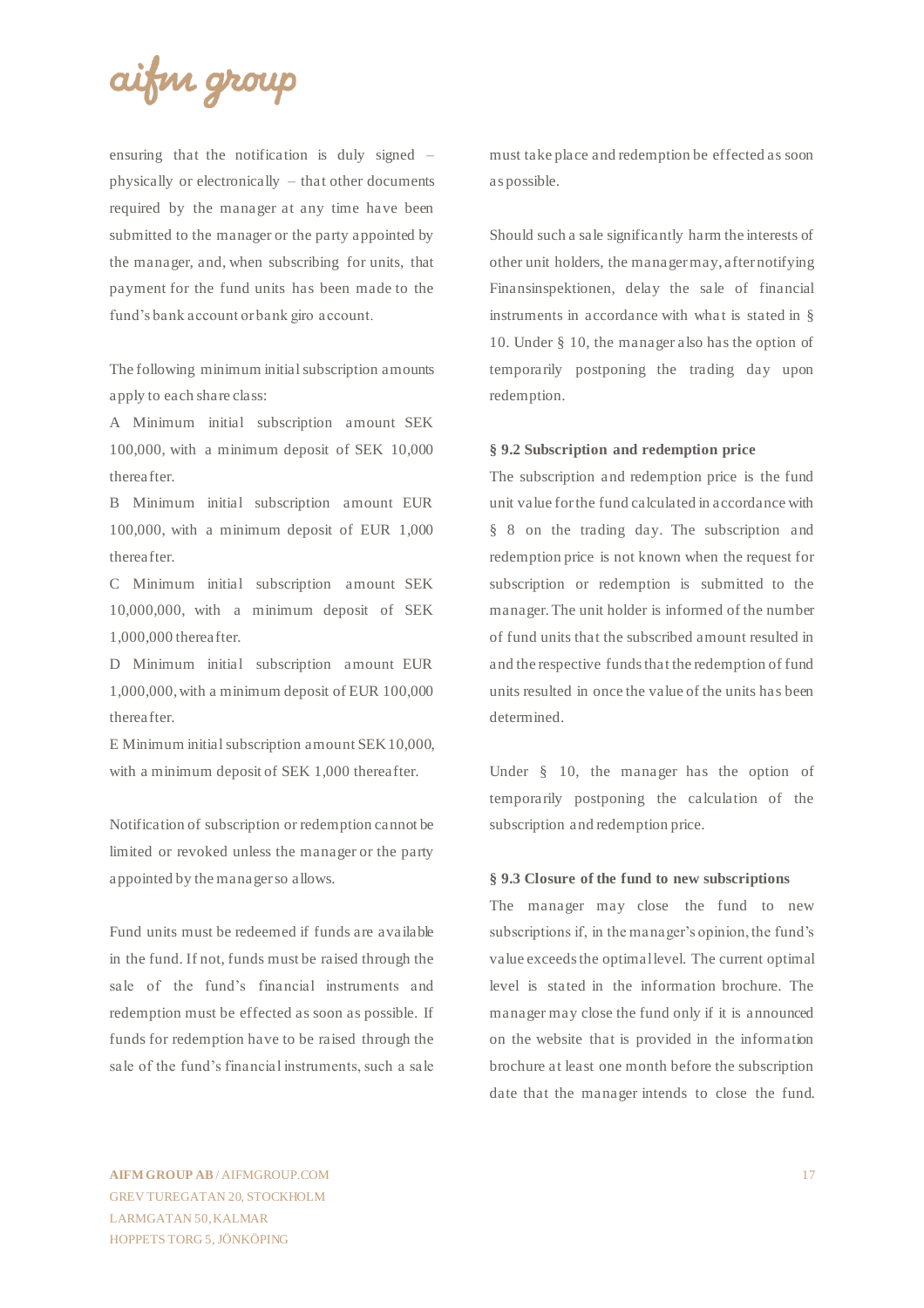## aifin group

Alternatively, the manager may state no later than such a date that the net subscription (subscription less redemption) may take place with a specific maximum total amount.

Once the fund has been closed to new subscriptions under the first paragraph, the manager may decide to reopen the fund to new subscriptions. Such a decision must be published on the website provided in the information brochure.

In the event of an oversubscription, new subscriptions will be made pro rata, with preference being given to existing unit holders. In the event of an oversubscription by existing unit holders, new subscriptions will be made pro rata based on previously subscribed amounts. Upon full subscription by existing unit holders, allocations are then made to new unit holders pro rata based on the subscribed amounts.

#### **§ 9.4 Other**

The fund unit value is published monthly on the manager's website but may also be published via other media.

## **§ 10 CLOSURE OF THE FUND IN EXTRAORDINARY CIRCUMSTANCES**

The fund may be closed for sale and redemption in the event that such extraordinary circumstances have arisen that mean that a valuation of the fund's assets cannot be carried out in a way that ensures the equal rights of the fund unit holders.

#### § 11 FEES AND **COMPENSATION**

From the fund's assets, a fee shall be paid to the Company for its management of the fund. The fee includes costs for depositaries – see  $\S$  3 – as well as for Finansinspektionen's supervision and for auditors. The fixed fee is made up of an amount corresponding to a maximum of 2.5% per year of the fund's value for share classes A, B, and E and 2% for share classes C and D. The fee is calculated monthly at 1/12th of the fixed management fee and is based on the fund's value as at the trading day (before subscription and redemption are executed). The value of the fund units is calculated after deduction of the fixed fee.

In addition to the above fee, a collectively calculated performance-based fee is paid to the Company. The performance-based fee corresponds to a maximum of 20% of the excess return provided by the fund when compared to the yield of the OMRX T-BILL plus 5 percent per year ("**reference rate**").

The performance-based fee, which is calculated and capitalised monthly, is charged only when the relative value development of the fund has exceeded the development of the reference rate in the period in question. In order for the performance-based fee to be charged, the unit price must also exceed the unit price on the date the performance-based fee was last charged, the so-called high-water mark. The highwater mark cannot be restored.

In the case of redeeming fund units after a period when the fund has performed worse than the reference rate – i.e. when the fund has an accumulated underperformance compared to the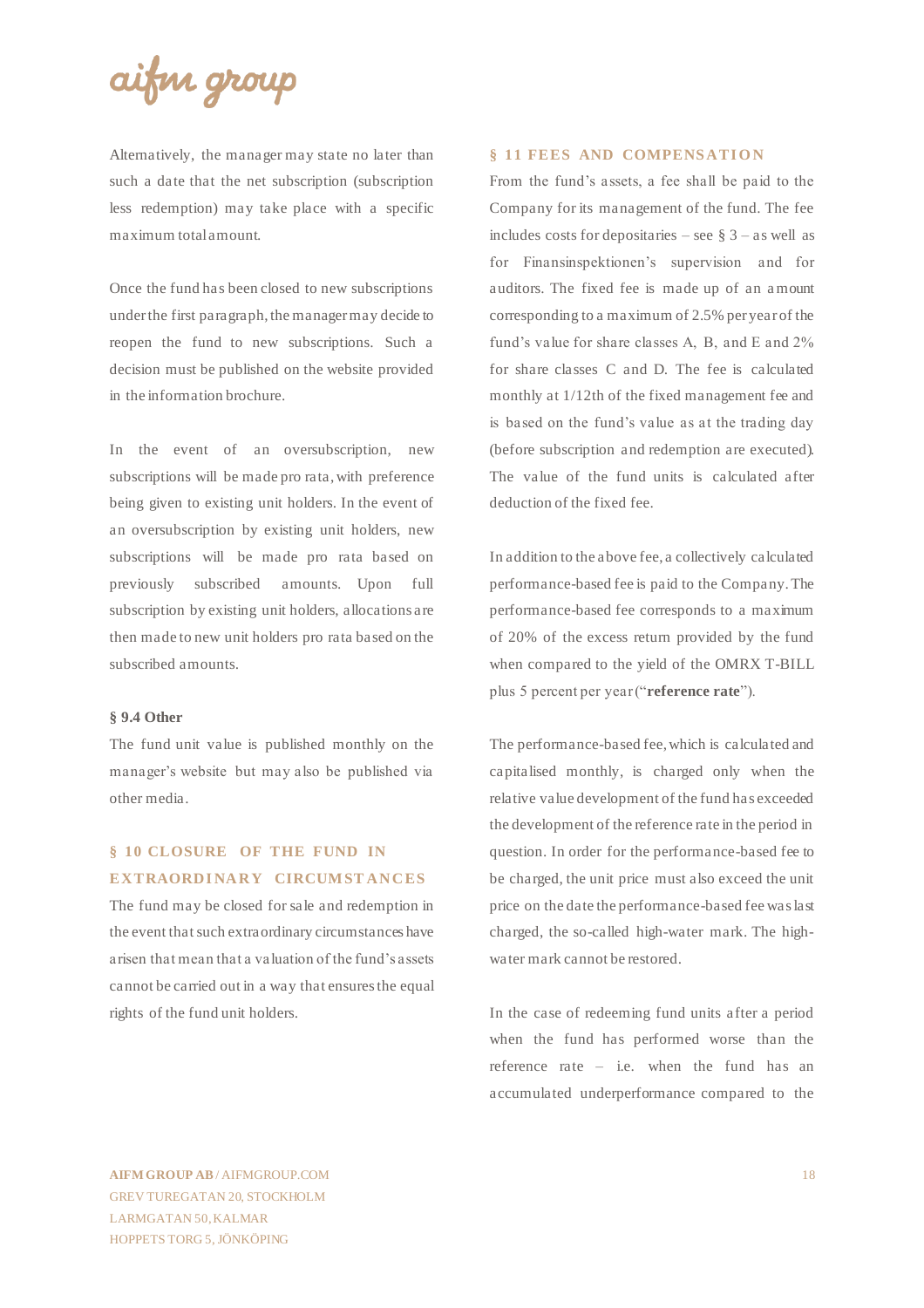aifin group

development of the index – no compensation is paid to unit holders in the form of repayment of previously deducted performance-based fees.

The value of the fund units is calculated after deductions for fixed and performance-based fees. The performance-based fee is calculated after deducting the fixed fee. See the fund's prospectus for an indication of the maximum fixed and performance-based fees that may be charged for the management of the mutual or special funds in whose fund units the funds are invested.

Brokerage and other transaction-based expenses for the fund's purchases and sales of financial instruments and tax are charged to the fund.

#### **§ 12 DIVIDE ND**

The fund does not pay dividends to unit holders or anyone else.

§ 13 FINANCIAL YEAR OF THE FUND The fund's financial year is the calendar year.

## **§ 14 SEMI-ANNUAL AND ANNUAL REPORTS, AMENDMENT OF FUND RULES**

The Company shall submit an annual report for the fund within four months of the end of the financial year and a semi-annual report for the fund for the first six months of the financial year within two months of the end of the half-year.

The annual report and the semi-annual report must be available at the Company and the intermediary

institute and be sent free of charge to unit holders upon request.

Amendments to the fund rules shall be decided on by the Board of Directors and be submitted to Finansinspektionen for approval. After approval, the fund rules shall be kept available at the Company and the Depositary and, where applicable, be announced in the manner directed by Finansinspektionen.

#### **§ 15 PLEDGING AND TRANSFE R**

Pledging takes place through written notification to the Company or intermediary institution. The notification must state the unit holders, pledgee, which units are covered by the pledge and any restrictions on the scope of the lien. The pledge is registered in the unit holder register. The Company must notify the unit holder in writing of such registration. Pledging ceases when the Company or intermediary institution has received notification from the pledgee that the pledge has ceased and deregistration in the unit holder register has taken place.

Unit holders may transfer their fund units to another party free of charge through written notification to the Company or intermediary institution. The notification of transfer must state the transferor, to whom the fund units are being transferred and the purpose of the transfer. A transfer is approved only if the acquirer takes over the transferor's acquisition value.

#### **§ 16 LIMITATION OF LIABILITY**

The Company and the Depositary are not responsible for damage due to Swedish or foreign legislation,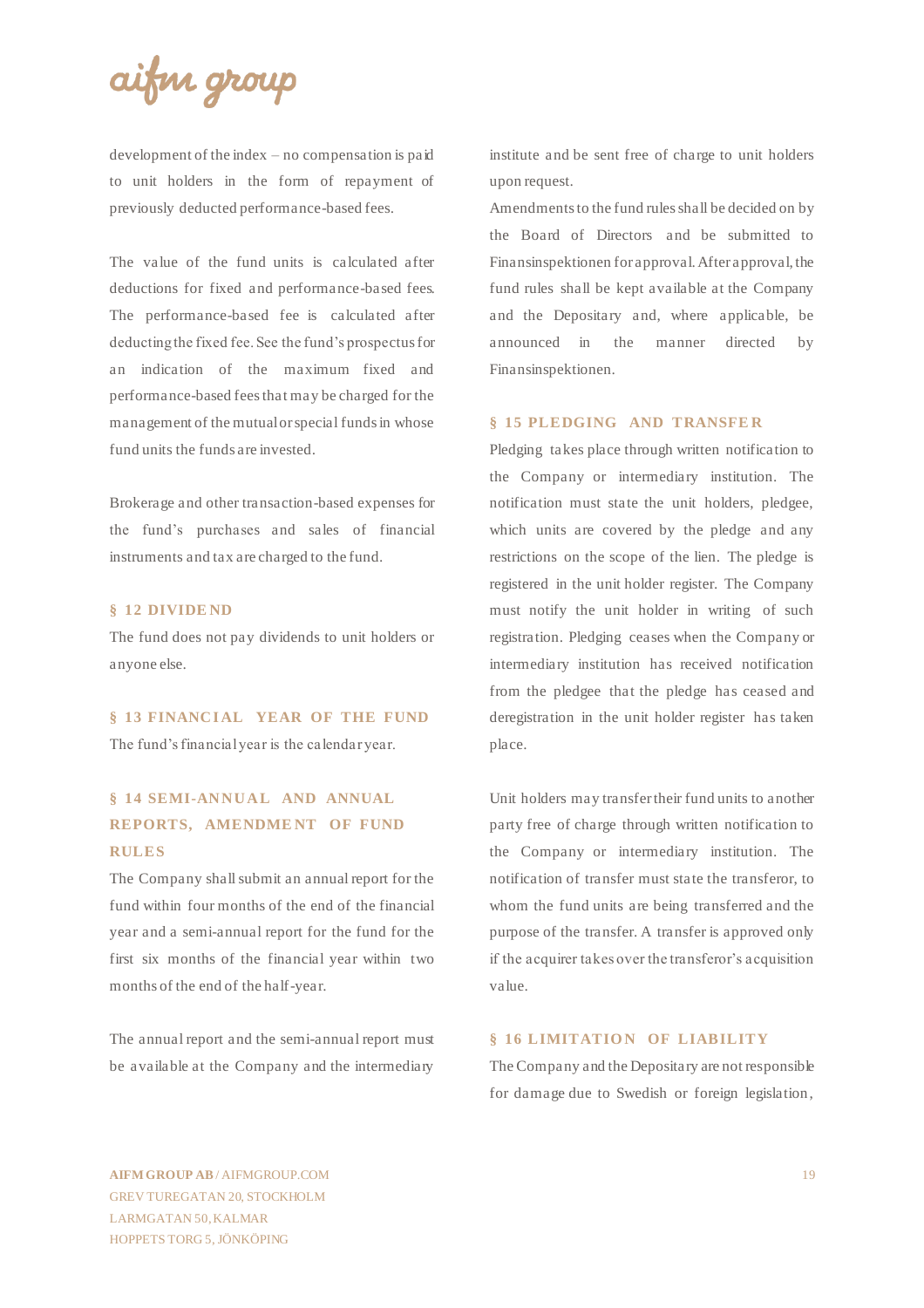

Swedish or foreign government action, war incidents, strikes, blockades, boycotts, lockouts or other similar circumstances.

The proviso in respect of strikes, blockades, boycotts and lockouts applies even if the Company or the Depositary itself is the subject of or takes such industrial action.

If the Company or the Depositary inflicts damage on unit holders by violating the LVF or these fund rules, the Company or the Depositary shall compensate such damage (Ch. 2, § 21 and Ch. 3, §§ 14-16 of the LVF).

Damage that has arisen in cases other than those referred to in the first paragraph above shall not be compensated by the Company or Depositary if they have taken normal care. The Company and the Depositary are not liable in any case for indirect damage, nor are they liable for damage caused by a custodian bank or other contractor hired by the Company or the Depositary with due care or for damage that may arise due to a restriction that may be applied against the Company or the Depositary.

If there is any obstacle to the Company or the Depositary taking action due to a circumstance specified in the first paragraph above, the action may be postponed until the obstacle no longer exists.

#### **§ 17 ALLOWED INVESTORS**

The statement in § 1, that the fund is aimed at the general public, does not mean that it is aimed at such investors whose sale of units in the fund or whose participation in the fund otherwise conflicts with the provisions of Swedish or foreign laws or regulations. Nor is the fund aimed at such investors whose sale or holding of units in the fund means that the fund or Company becomes obliged to take a registration measure or other measure that the fund or Company would not otherwise be obliged to take. The Company has the right to refuse sales to such investors referred to above in this paragraph.